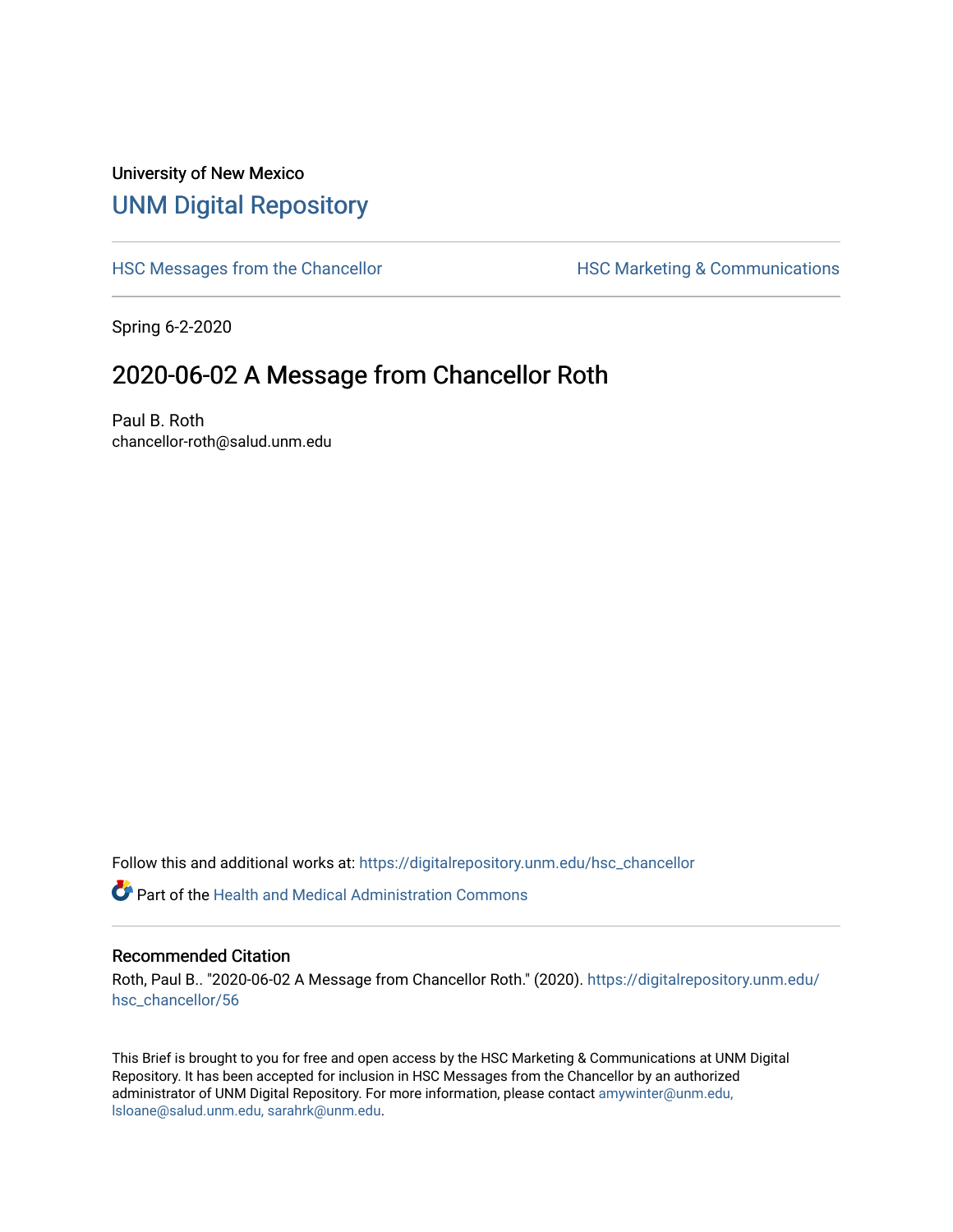

### [View this email in your browser](https://mailchi.mp/9c55d8a7c279/message-from-the-chancellor-coronavirus-4428280?e=b4bbfca2c0)

# **A Message from Chancellor Roth**

Dear Colleagues:

The killing of George Floyd and the persistence of racism in our society are an affront to the conscience, and antithetical to everything we stand for as Americans. I join with [President](https://unm.us19.list-manage.com/track/click?u=59ce53c1a4dedb490bac78648&id=06e7c04e63&e=b4bbfca2c0)  [Stokes](https://unm.us19.list-manage.com/track/click?u=59ce53c1a4dedb490bac78648&id=06e7c04e63&e=b4bbfca2c0) and the [Health Sciences leadership](https://unm.us19.list-manage.com/track/click?u=59ce53c1a4dedb490bac78648&id=84b03c6aee&e=b4bbfca2c0) in condemning violence and systemic racism directed against African Americans and other people of color. We must do better.

Today, we are participating in [#BlackOutTuesday](https://unm.us19.list-manage.com/track/click?u=59ce53c1a4dedb490bac78648&id=12b6f65786&e=b4bbfca2c0) to share a resource for racial and social justice and to do what is right at UNM Health Sciences. It is an opportunity to listen and learn from one another, to stand up and speak out against all forms of discrimination and to actively advocate for black people.

As we move forward, I believe our actions must be rooted in our common humanity and our shared values of equity and compassion. The many peaceful protests that have been staged around the country in the wake of Mr. Floyd's death are a beautiful example of this. They manifest our fundamental right to freely express ourselves and rectify injustice.

But episodes of violence that have erupted amid or adjacent to some of the protests endanger lives and distract from the work of ensuring that justice is served. We have seen a few such incidents here in our community, all of them condemned by organizers of the local protests. If you choose to protest, I hope you will do so safely and always be mindful of wellbeing of yourself and others.

Our Health Sciences community has endured a great deal this year, first with the COVID-19